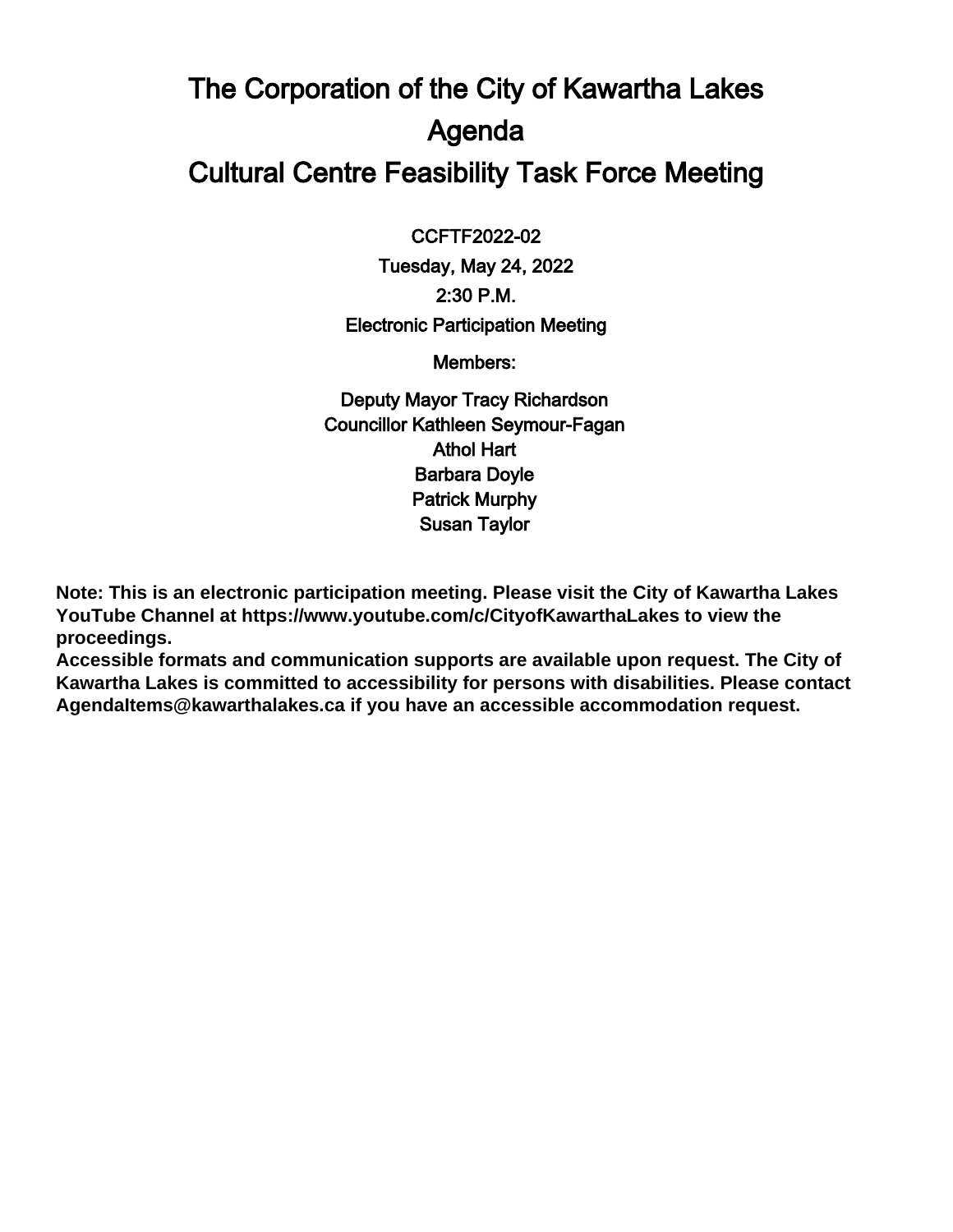#### 1. Call to Order

.

#### 2. Adoption of Agenda

3. Declaration of Pecuniary Interest

#### 4. Adoption of Minutes from Previous Meeting **Accord 2001** 3 - 5

That the Minutes of March 30, 2022 Cultural Centre Feasibility Task Force be adopted.

5. Deputations

#### 6. Correspondence

#### 7. New Business

Review of Findings as submitted by Nordicity Consulting and Giaimo **Architects** 

- 8. Next Meeting
- 9. Adjournment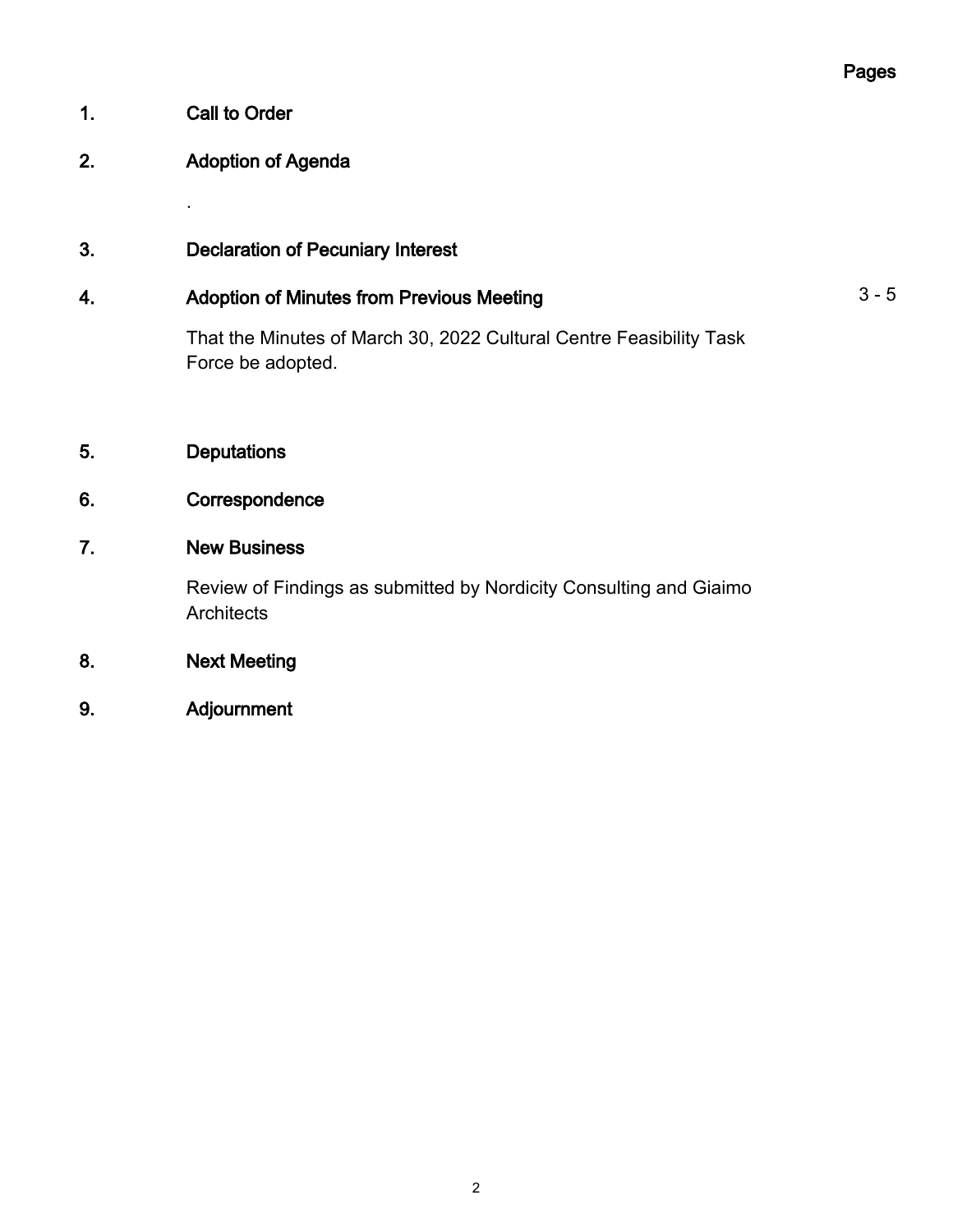# **The Corporation of the City of Kawartha Lakes Minutes**

### **Cultural Centre Feasibility Task Force Meeting**

**CCFTF2022-01 Wednesday, March 30, 2022 2:30 P.M. Electronic Participation Meeting**

**Members: Deputy Mayor Tracy Richardson Councillor Kathleen Seymour-Fagan Athol Hart Barbara Doyle Patrick Murphy Susan Taylor**

**Accessible formats and communication supports are available upon request. The City of Kawartha Lakes is committed to accessibility for persons with disabilities. Please contact AgendaItems@kawarthalakes.ca if you have an accessible accommodation request.**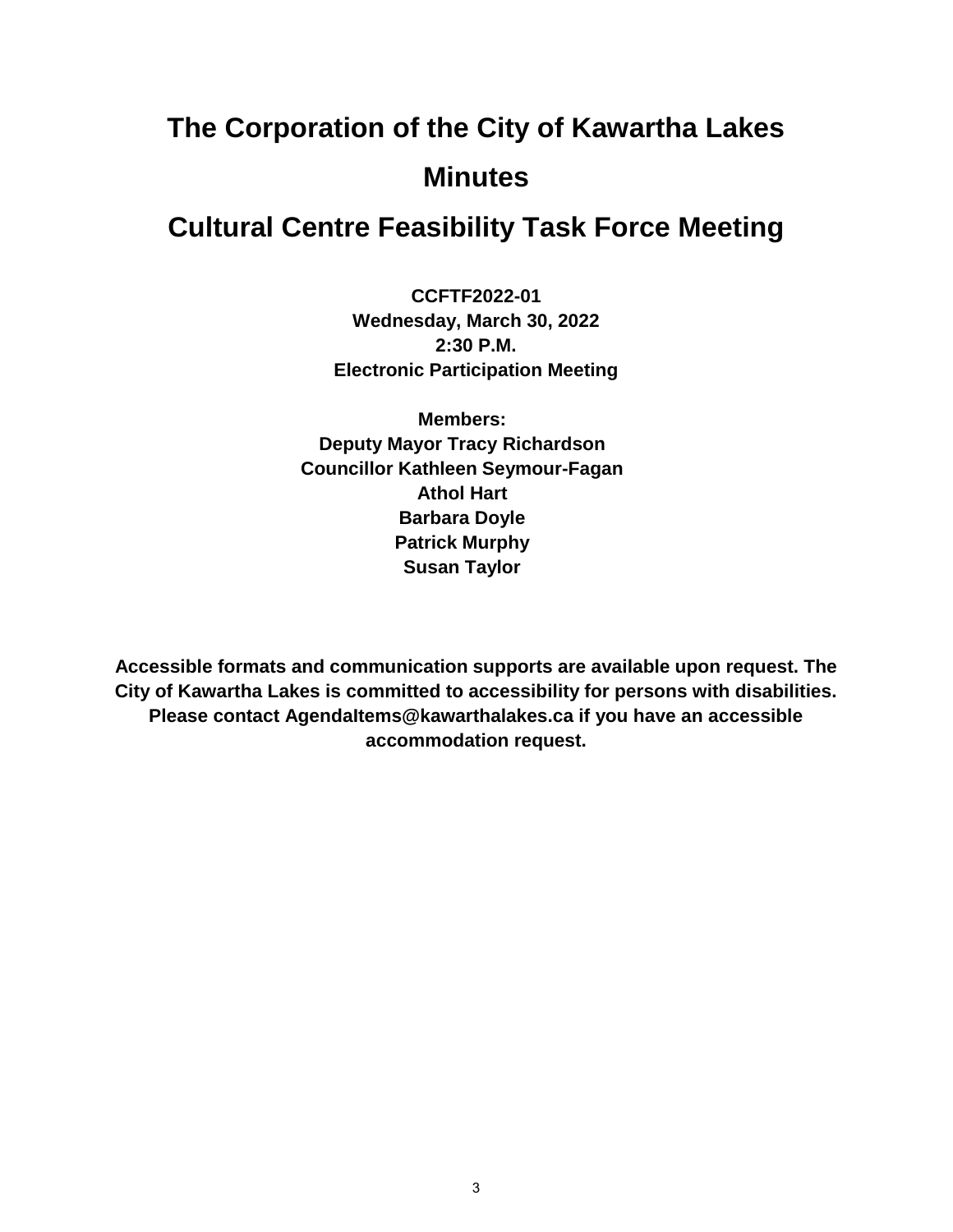#### **1. Call to Order**

Susan Taylor called the meeting to order at 2:31 p.m. A. Hart, S. Taylor, Councillor K. Seymour-Fagan, Councillor T. Richardson, P. Murphy, B. Doyle were in attendance.

Consultants: J. Whelan, A. Haynes. S. Mah, P. Lyman were in attendance.

Staff: R. Mustard, Manager, Economic Development; S. Boon, Corporate Assets; L. Love, Economic Development Officer - Curatorial Services; A. Fornelli, Manager, Records Management and Archives; D. Goodwin, Economic Development Officer- Arts & Culture were in attendance.

#### **2. Adoption of Agenda**

**CCFTF2022-001 Moved By** A. Hart **Seconded By** Councillor Seymour-Fagan

**That** the agenda be adopted as circulated.

#### **Carried**

#### **3. Declaration of Pecuniary Interest**

There were no declarations of pecuniary interest disclosed.

#### **4. 4.1 CCFTF2022-01**

Cultural Centre Feasibility Task Force Minutes September 29, 2021

That the minutes from the September 29, 2021 Cultural Centre Feasibility Task Force meeting be adopted.

#### **CCFTF2022-002**

**Moved By** B. Doyle **Seconded By** Deputy Mayor Richardson

**That** the minutes of the Cultural Centre Feasibility Task Force meeting held on September 29, 2021 be adopted as circulated.

**Carried**

#### **5. Deputations**